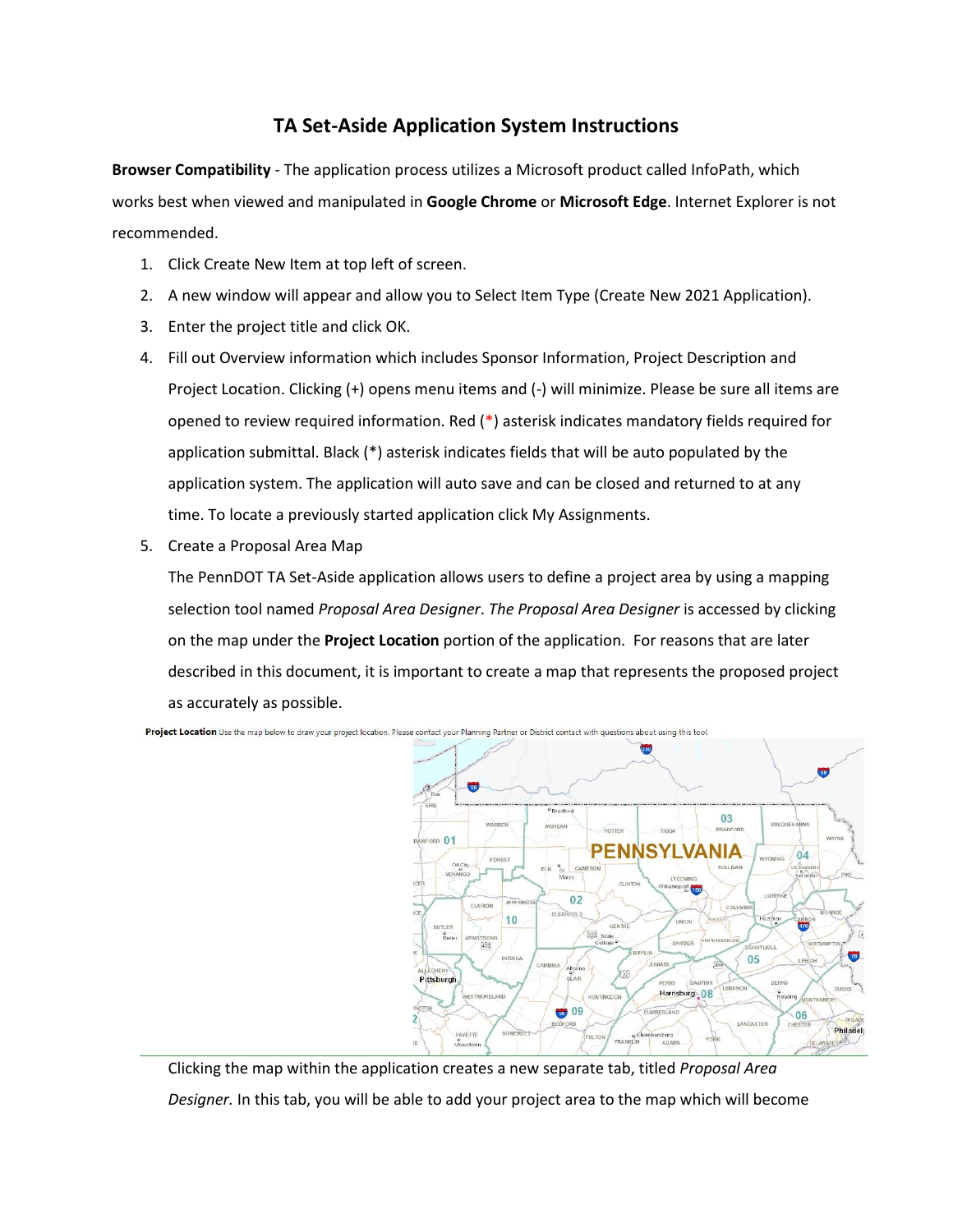part of the application. The map is then scored based on the environmental layers included on the map. The state road and state and local bridge layers are visible at larger scales. They will appear when zoomed to a specific location.



### **Selecting Project Area**

The mapping includes state roads and state bridges by default. They can be added to your project area through the **Layer Information** box or the **Lasso Tool**. To add a road or bridge using the **Layer Information** box, click on a route segment or bridge on the map. The selection will be highlighted, and a **Layer Information** box popup will appear on the screen.

|            | Layer Information<br>Sort Type: Database $\div$ | $\times$<br><b>Show All</b><br>$\scriptstyle\blacksquare$ |
|------------|-------------------------------------------------|-----------------------------------------------------------|
|            | <b>RMS</b> Segments                             |                                                           |
|            | Start at this Segment                           | Add to Proposal                                           |
|            | Result: 1 of 1                                  |                                                           |
| <b>Bub</b> | $\mathbb{R}$<br><b>OBJECTID: 3067017</b>        |                                                           |
|            | <b>ST_RT_NO: 2037</b>                           |                                                           |
| 2032 S.    | CTY_CODE: 21                                    |                                                           |
|            | DISTRICT_NO: 08                                 |                                                           |
|            | JURIS: 1                                        |                                                           |
| RONT       | SEG_NO: 0010                                    |                                                           |
|            | SEG_LNGTH_FEET: 736                             |                                                           |
|            | SEQ_NO: 210005800                               |                                                           |
|            | SUB ROUTE: 0                                    |                                                           |

Select **Add to Proposal** and then click the **X** to close the layer information box. The selected feature changes to red. Multiple roadway segments may be added to the project area by selecting beginning and ending segments. First, click on a road and click **Start at this Segment** in the **Layer Information** box. Next, click on another section of the same road. Then, click **End at**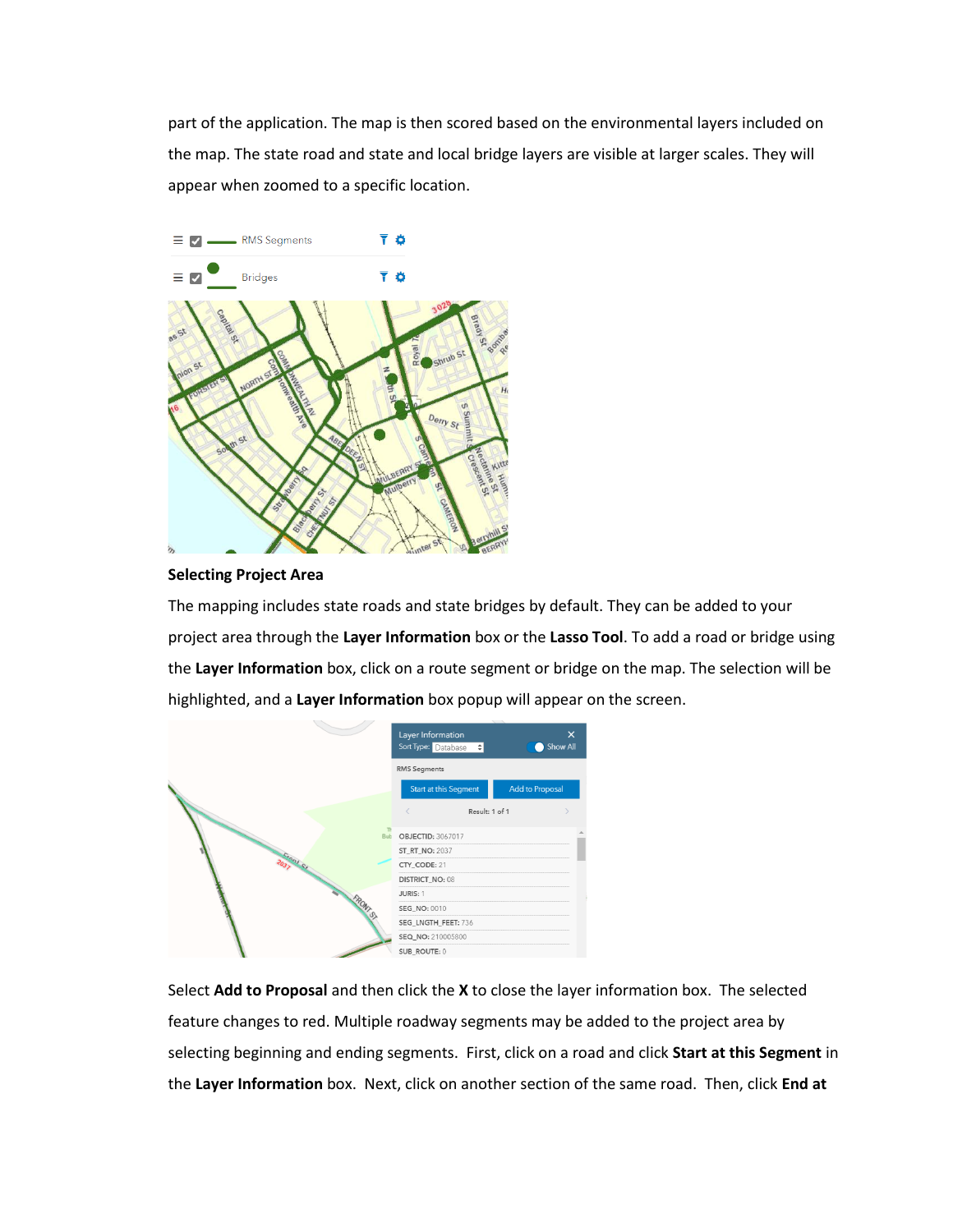**this Segment** in the **Layer Information** box. Both sections you selected, plus sections in between, will be highlighted in red.



The **Lasso Tool**, located in drop-down under the **Tools** button in the top ribbon (upper-right of screen), creates a project area by drawing a polygon (lasso). **The Lasso Tool can only be used when your project area is on a state road or state or local bridge.** The Spatial Relationship selection has two options, **Intersects** or **Contains**. **Intersects** causes any features that are touching or inside the lasso to be highlighted. **Contains** highlights only features that are completely within the lasso. To make a lasso, hold down the left mouse button and draw a shape on the screen. A lasso may also be drawn by repeating the actions of clicking the left mouse button to add a vertex (point), and then dragging the mouse to create a line. Double clicking the left mouse button will complete the drawing.



When the polygon is completed the selected roads/bridges will be orange.



Click <sup>Add To Proposal</sup> and the roads/bridges will turn red. The Lasso Tool may be turned on and off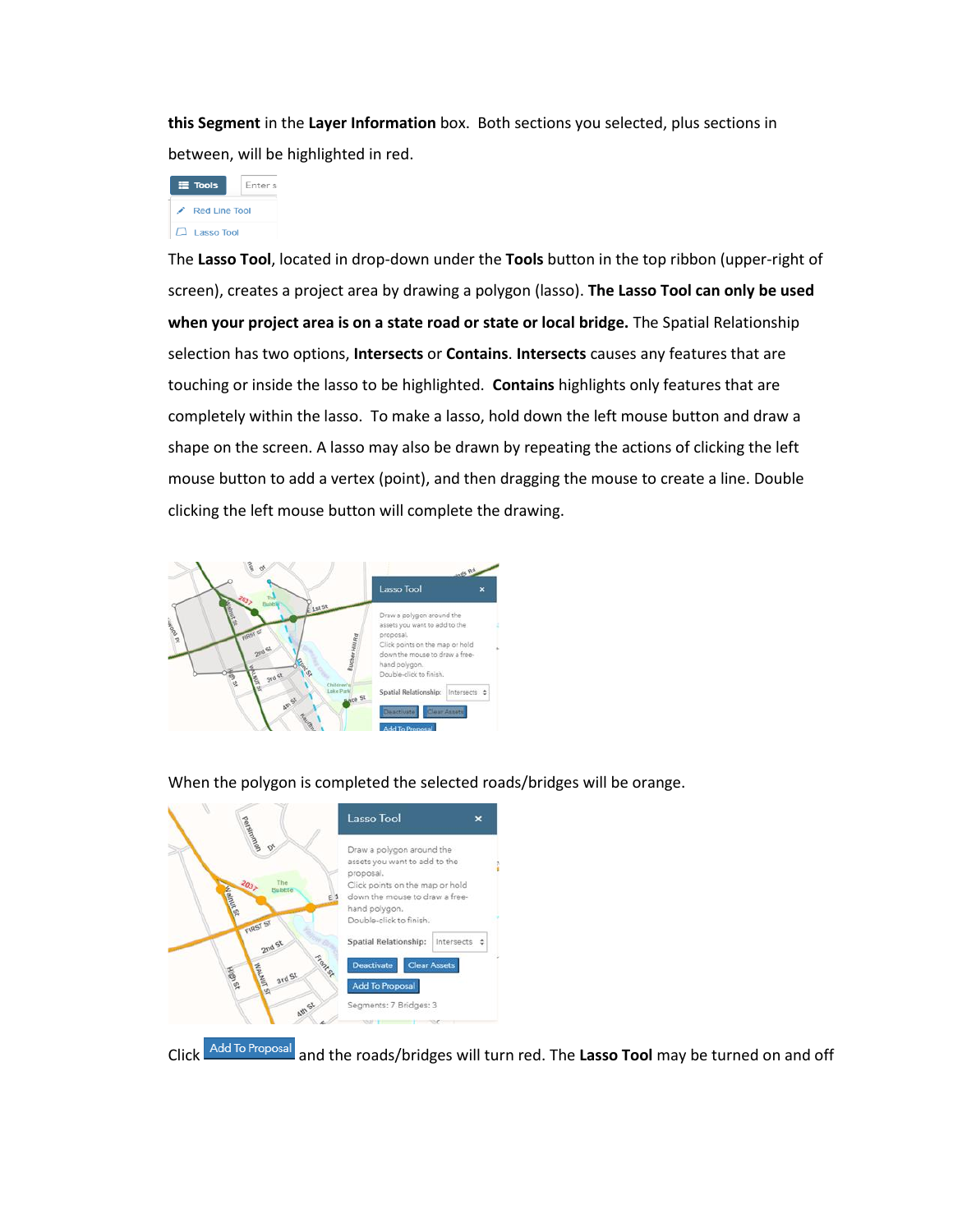with **Deactivate** and assets may be cleared before they are added to the project area with Clear Assets .

#### **Creating Custom Features**

Projects that do not include state roads or bridges, such as trails, will need to be created by the user. To add these types of features to the project area using the **Red Line Tool**, in the **Tools** dropdown, is the most straightforward option. In the tools pop-up, there are options to draw by **Click**, **Freehand** or **Hybrid** methods. Some trial and error will likely be required to determine the best drawing option. Double clicking the left mouse button will complete the line. See **Removing Features** below to delete excess lines.

| Draw Tool<br>$\boldsymbol{\mathsf{x}}$     |
|--------------------------------------------|
| <b>Red Line</b>                            |
| Create a seperate layer for each graphic C |
| Mode<br>Freehand<br>÷                      |
| Line Style<br>Solid<br>÷                   |
| Line Width<br>$\mathbf{1}$                 |
| Line Color                                 |
| Length Unit   None<br>÷                    |

When the drawing is complete, the new line layer will be visible in the contents pane. The line feature may be added to Proposed Red Lines Layer by clicking the gear icon next to the line layer and selecting **Add to Proposal**.

|                              | $\equiv$ $\blacksquare$ Freehand Line |  |
|------------------------------|---------------------------------------|--|
| $\equiv \blacksquare$ Prop   | Delete                                |  |
| $\equiv$ $\blacksquare$ Prop | Zoom to Layer                         |  |
|                              | Add to Proposal                       |  |

#### **Removing Features**

Proposed features may be removed from the map several different ways. The

**\* Clear Proposal Features** button, in the center of the top ribbon, will clear all proposed features from the map. Clicking on the **gear** icon by the layer in the contents pane and selecting **Remove All** works in the same manner as the as the **Clear Proposal Features** button. Be careful not to select **Delete**. It will delete the layer from the contents pane. The layers can only be restored by refrehing the application which will cause the loss of all other additions.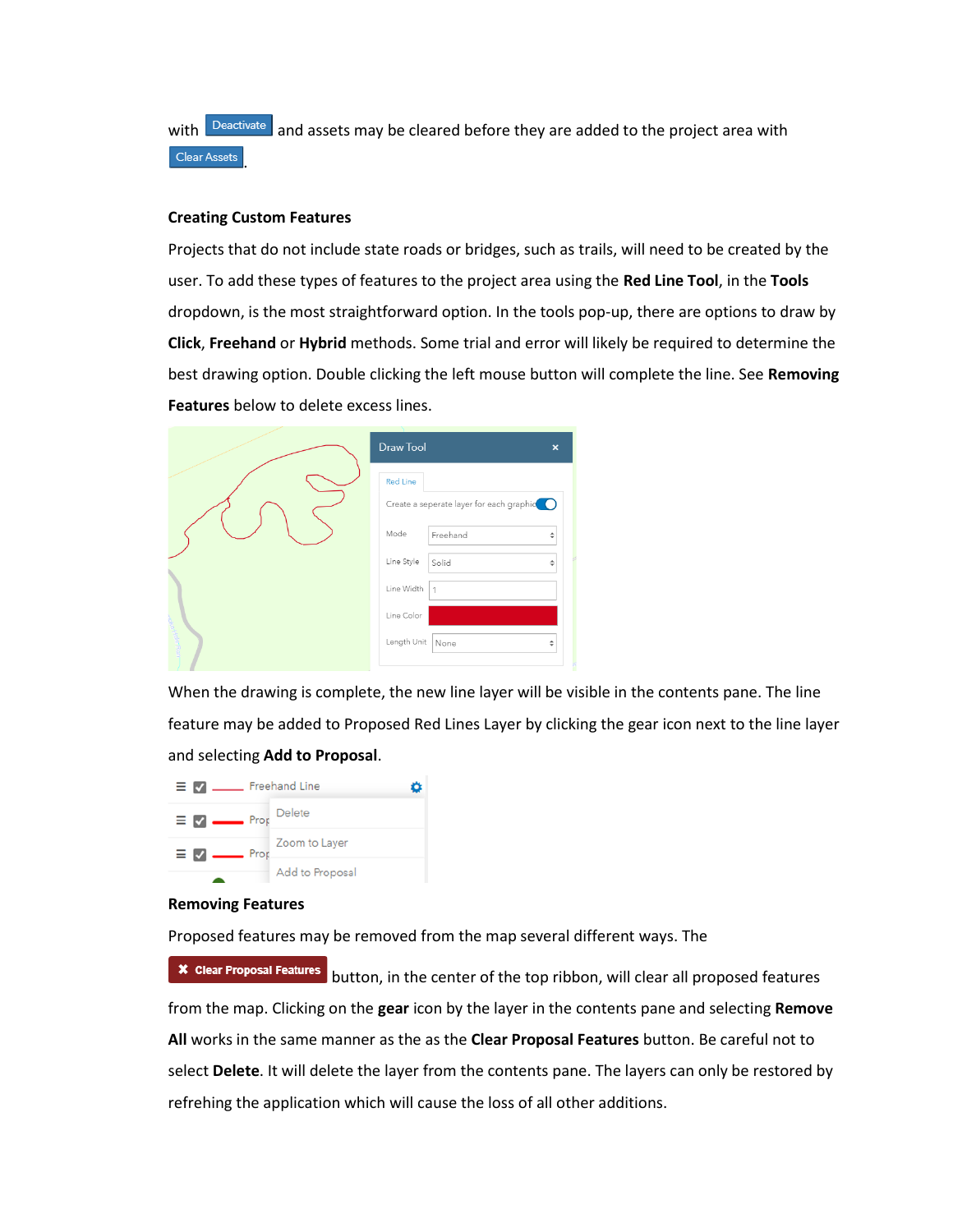

Individual features may be removed by clicking on the feature and selecting **Remove from** 

### **Proposal** in the popup.

|            | Layer Information<br>Proposal Roads | Sort Type: Database $\Leftrightarrow$ | $\times$<br>Show All |
|------------|-------------------------------------|---------------------------------------|----------------------|
| Seclusion  |                                     |                                       | Remove from Proposal |
|            |                                     | Result: 1 of 1                        |                      |
|            | OBJECTID: 2                         |                                       |                      |
|            | ST_RT_NO: 0445                      |                                       |                      |
| Sawmill Ln | CTY_CODE: 14                        |                                       |                      |
|            | DISTRICT_NO: 02                     |                                       |                      |
|            | JURIS: 1                            |                                       |                      |
|            | SEG_NO: 0220                        |                                       |                      |
|            | SEG_LNGTH_FEET: 2018                |                                       |                      |
|            | <b>SEQ NO: 2300</b>                 |                                       |                      |
|            | SUB_ROUTE: 10                       |                                       |                      |
|            | YR_BUILT: 1921                      |                                       |                      |
|            | <b>YR_RESURF: 2012</b>              |                                       |                      |
|            | DIR_IND: B                          |                                       |                      |
|            | FAC TYPE: 2                         |                                       |                      |
|            |                                     | $1.00000011 - 0.00$                   |                      |

#### **Adding Layers (Optional)**

The *Proposal Area Designer* has several default layers in the contents pane that may be used as

references or added to **Proposal Features**. Additional layers may be added with the button in the top ribbon but this step is not required. The headings can be expanded and layers may be turned on / off with the check boxes and clicking Add Selected Layers.

| <b>Layer Catalog</b>                                        | $\boldsymbol{\mathsf{x}}$ |
|-------------------------------------------------------------|---------------------------|
| System Layers<br>My Layers<br>Add External Layer            |                           |
| Filter by category name, layer name, or layer id.           | ۳                         |
| $+$ MPMS                                                    |                           |
| + Roadway (RMS)                                             |                           |
| + Bridges (BMS)                                             |                           |
| + Posted Roads                                              |                           |
| $+$ Traffic                                                 |                           |
| $+$ HPMS                                                    |                           |
| - Environmental Resources                                   |                           |
| + Wild or Stocked Trout Waters                              |                           |
| + HQ/EV Streams                                             |                           |
| - Wetlands                                                  |                           |
| NWI Wetlands                                                | $\checkmark$              |
| Hydric Soils                                                | $\check{ }$               |
| + Other Layers                                              |                           |
| + Boundaries                                                |                           |
| + ITS Devices                                               |                           |
| <b>Add Selected Layers</b><br>Cancel<br>Layers Selected (2) |                           |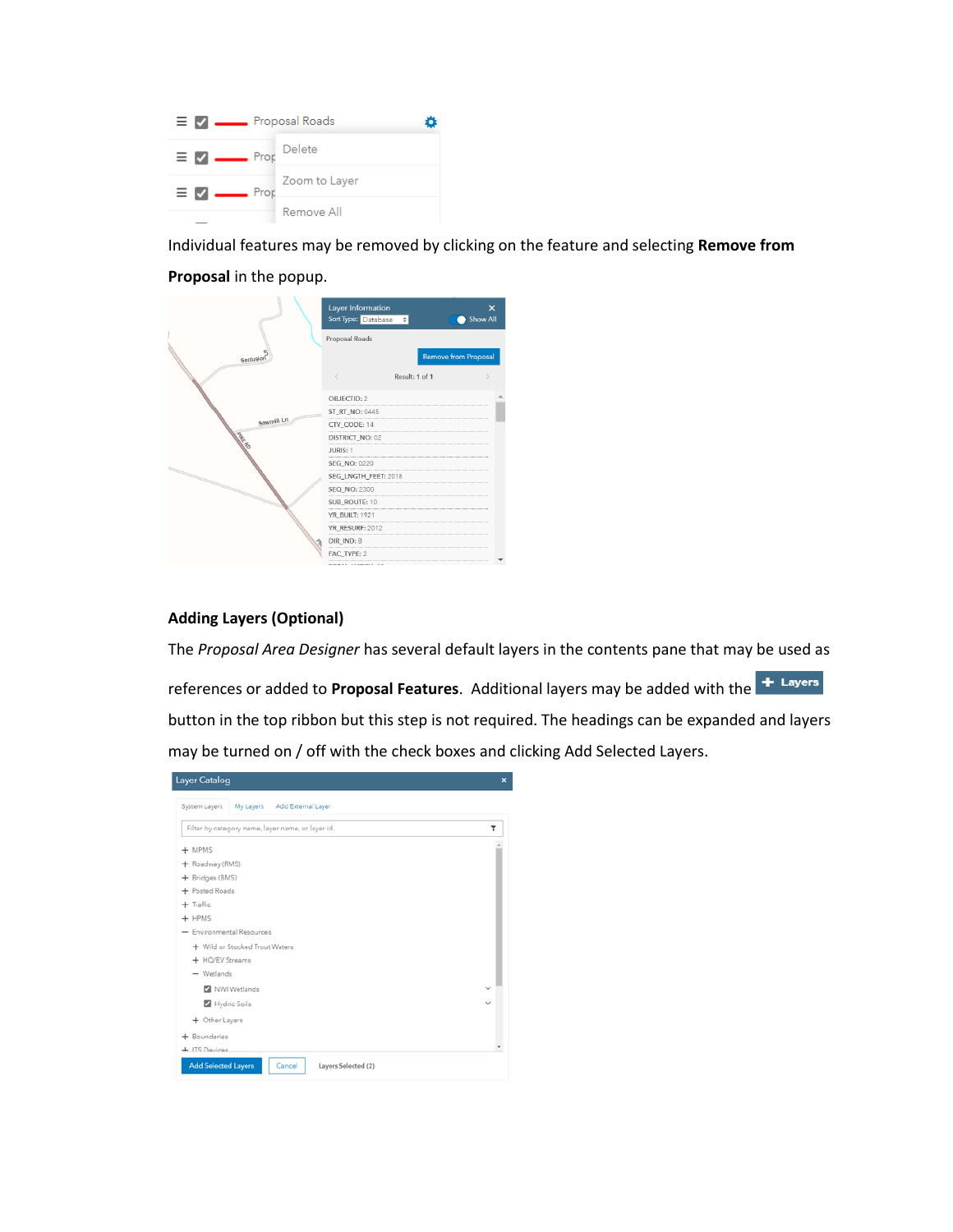As previously stated, It is advisable **not to delete layers** until desired mapping is completed. Refreshing  $\mathbb C$  the page will restore the defualt layers, but **user created layers will be lost**.

## **Saving and Scoring**

The next step is saving and scoring the map. The project area is scored based on potential environmental concerns. Selecting  $\frac{1}{2}$  save and score on the top ribbon initiates the scoring process. A series of green and blue boxes will appear in the upper-right corner. This indicates scoring is in process and when the process is completed. To view the scores, click  $\circ$  Scores... button on the top ribbon.

| <b>Scores</b>  |                 |     |                    |            |            | ×          |            |              |       |
|----------------|-----------------|-----|--------------------|------------|------------|------------|------------|--------------|-------|
| Asset Count: 1 |                 |     |                    |            |            |            |            |              |       |
|                | <b>By Asset</b> |     | <b>By Category</b> |            |            |            |            |              |       |
|                | Type            | Cty | Route              | Seg<br>Bgn | Off<br>Bgn | Seg<br>End | Off<br>End | <b>BrKey</b> | Score |
| ٠              | <b>RMS</b>      | 22  | 0443               | 0160       | 0000       | 0000       | 0000       |              | 10    |

The scores are categorized by asset or category. Clicking the **+** next to an asset, opens the score descriptions for each layer. The layers may be added to the map for reference.

# **Closing Proposal Area Designer**

Once the project is saved and scored the *Proposal Area Designer* tab in the browser can be closed or you can toggle to return to the application tab.

6. The fields below the map should automatically populate except for the Project Location Description. If the fields are not populated, click the refresh button next to the website address.



- 7. Fill in further details for the Project Location Description.
- 8. Scores will be present under the Environmental section.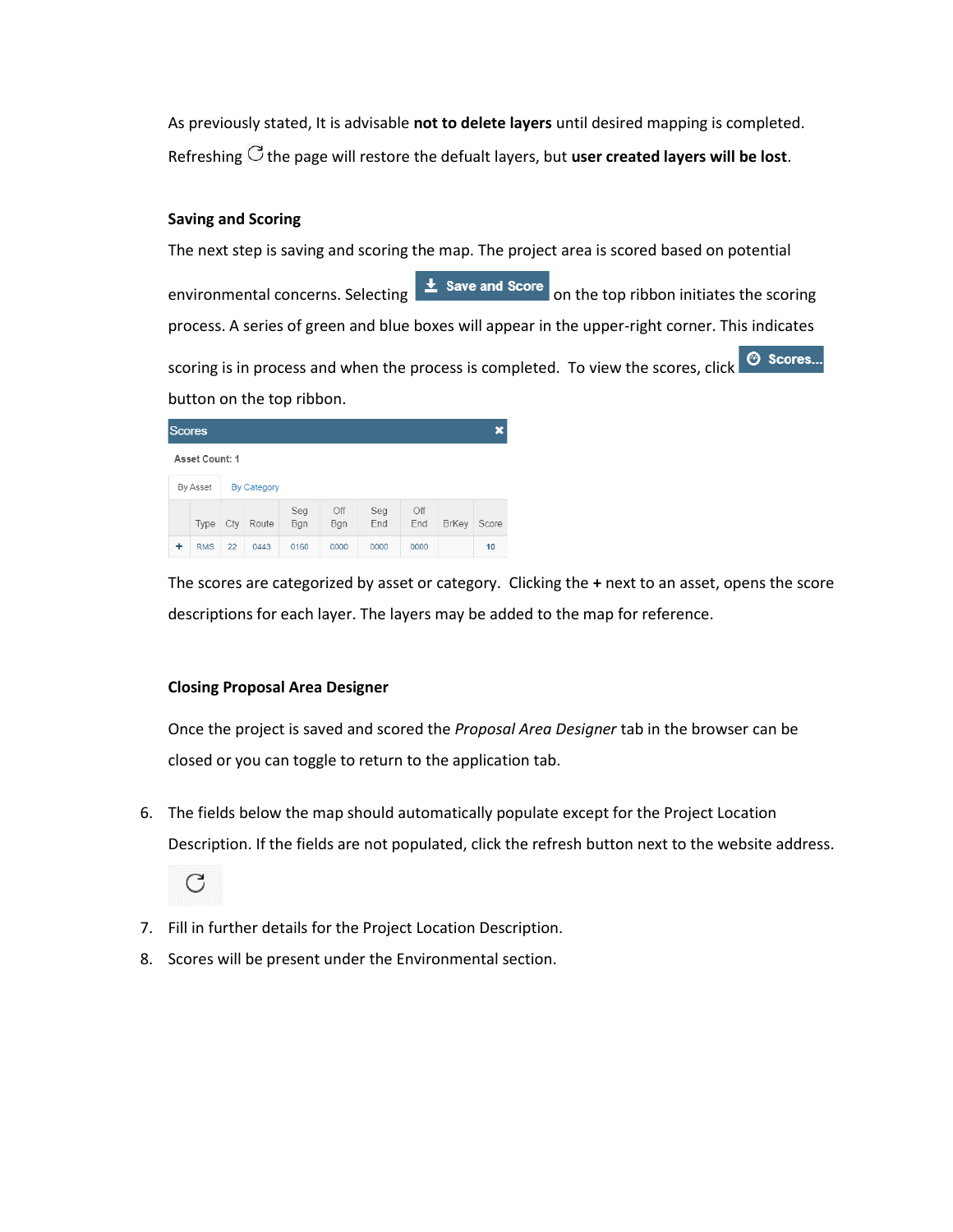

If scores are not present, click the refresh button again. The higher the score the more likely the resource may be present or impacted. Click on the black comment cloud to add additional information regarding those resources.

A score will not be entered for **Potential impacts to federally proposed, candidate or listed threatened and endangered species** as this information is only available through the [Pennsylvania Natural Heritage Program.](http://www.naturalheritage.state.pa.us/) If this information is known, click the black comment cloud and enter a comment. If the information is not known, leave this section blank.

- 9. Fill out the Conceptual Engineering, General Criteria and Area of Emphasis sections. The General Criteria and Area of Emphasis sections have point values associated with them and will be used by the Selection Committee to score the application.
- 10. Attach the Construction Cost Estimate by clicking on the paper clip. This is a required attachment.



- 11. Fill out the Project Phase Costs Estimate section. Provide Local Estimated Costs for all Pre-Construction phases and indicate Funding Source(s). Calculate Pre-Construction Total which includes Preliminary Engineering, Final Design, Right-of-Way and Utilities.
- 12. Enter the amount of TA Set-Aside funds requested in the Construction section. It is a requirement to add a percentage for Construction Inspection based on the Construction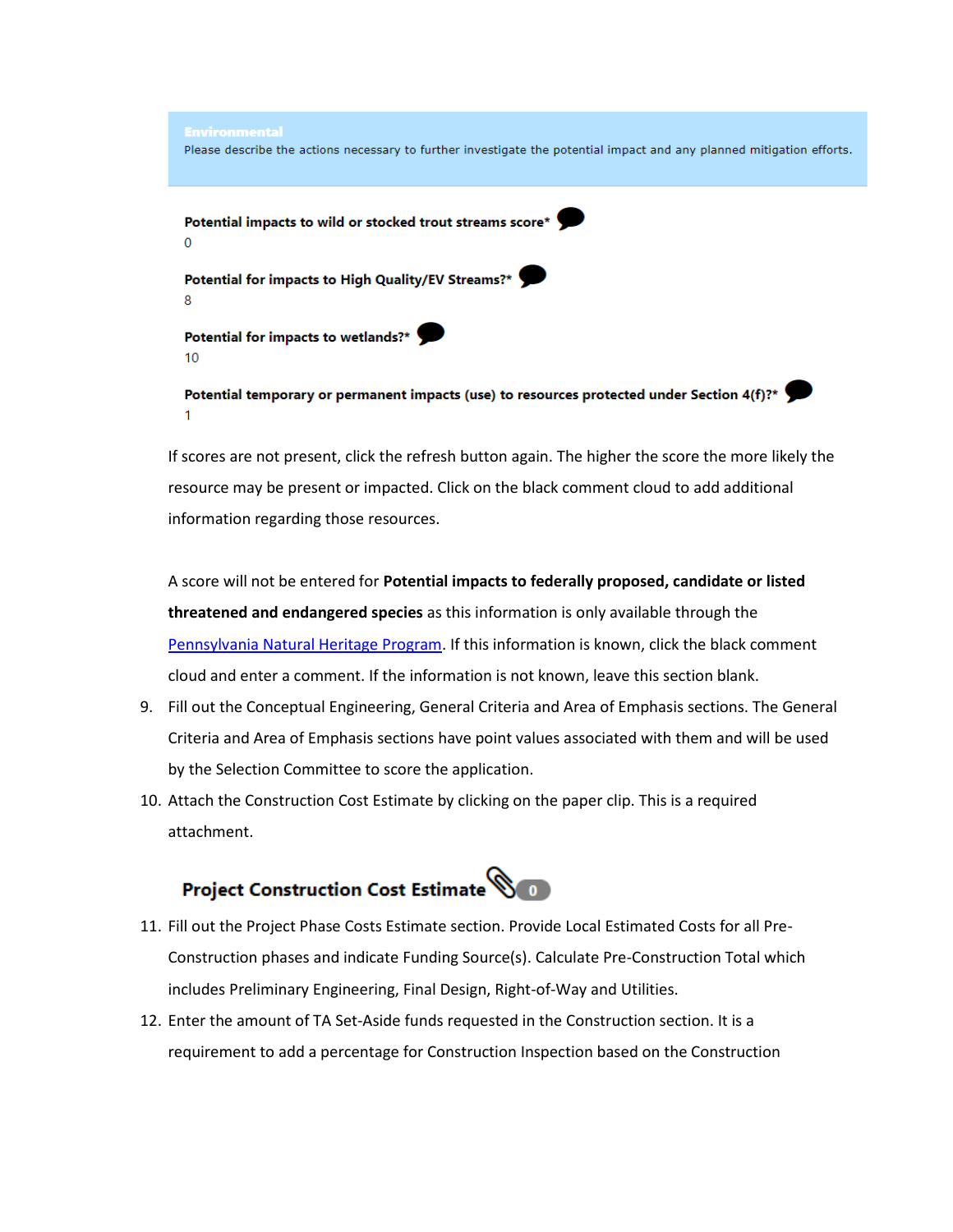estimate. It is recommended that a Contingency and Inflation factor also be added. Calculate the Construction Total.

- 13. Attach any pertinent attachments to support the application. The only required attachment is the Cost Estimate.
- 14. In the Terms & Conditions section enter appropriate information if a Connects Meeting was held. If a Connects Meeting was not held, hold off on this section as it will be completed in future steps.
- 15. The next step is submitting the application to the District for a Pre-Application review. After submission, a meeting will be held with PennDOT and the Planning Partner to review the preapplication. At the bottom of the page, click on the Assignments box.

| <b>Instructions</b><br>Complete Application form and submit UNSIGNED Pre-Application to | Assignments Users and Roles assigned to complete this task.<br>Laura a. Montgomery |  |  |
|-----------------------------------------------------------------------------------------|------------------------------------------------------------------------------------|--|--|
| District.                                                                               | Action (Workflow) <sup>O</sup>                                                     |  |  |
| <b>Comments</b>                                                                         | Submit<br>Submit to District                                                       |  |  |
|                                                                                         |                                                                                    |  |  |

A separate box will open to add participant. Select the District where the project is located from the available list and click the > arrow. If your name is in the Selected box, select it and click the < arrow to remove it. Click save.

| <b>Add Participant</b> | $\times$                          |
|------------------------|-----------------------------------|
|                        | Participant List: ● Roles ○ Users |
| Filter/Search          |                                   |
| Available              | Selected                          |
| District 10            | District 8                        |
| District 12            | $\blacktriangleright$             |
| District 3             |                                   |
| District 5             | $\overline{\bm{X}}$               |
| District 7             |                                   |
| $D1 + 1 + 0$           |                                   |
|                        | Clear<br>Close<br>Save            |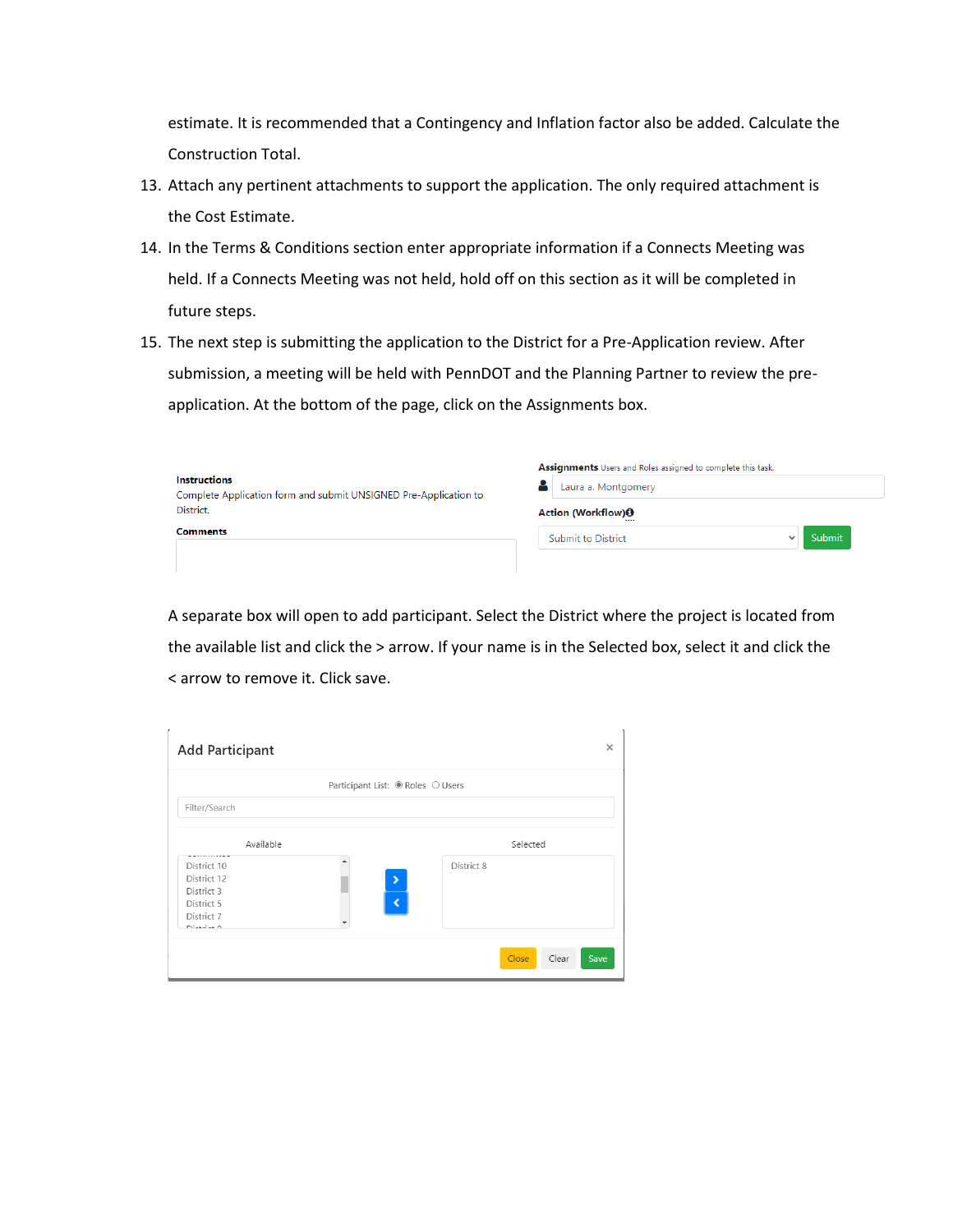16. Click the Action (Workflow) drop down at the bottom of the screen and select Submit preapplication to District and click submit. This will send the pre-application to the TA Set-Aside Coordinator at the appropriate PennDOT District Office for review.

Assignments Users and Roles assigned to complete this task.



- 17. The District TA Set-Aside Coordinator will set up a meeting with the applicant and the Planning Partner to discuss the proposed project in more detail.
- 18. The District may add information to the application or adjust the project location map at this time. The applicant cannot edit the application once it has been submitted to the District. The District will note in the application if the meeting also served as a PennDOT Connects meeting and include the date within the Terms & Conditions section of the application.
- 19. Once the revisions are complete, the District will close out this review step and return the application to the applicant. The applicant will receive an email notifying them that the application has been returned.
- 20. Click the link in the email notification or login to the TA Set-Aside application. Click the My Assignments at the top and click on your application. Make any additional edits to the application based on the coordination with the District TA Set-Aside Coordinator. Add any additional information to the application that resulted from the meeting.
- 21. Once the application is finalized, read the terms and conditions, and click the gray signature block at the bottom of the application. Enter the email address and password that you use to log into the TA Set-Aside application system and click Sign Form. **The application cannot be modified once it is signed.**

LAGREE TO THESE TERMS AND CONDITIONS.

**Not Signed**